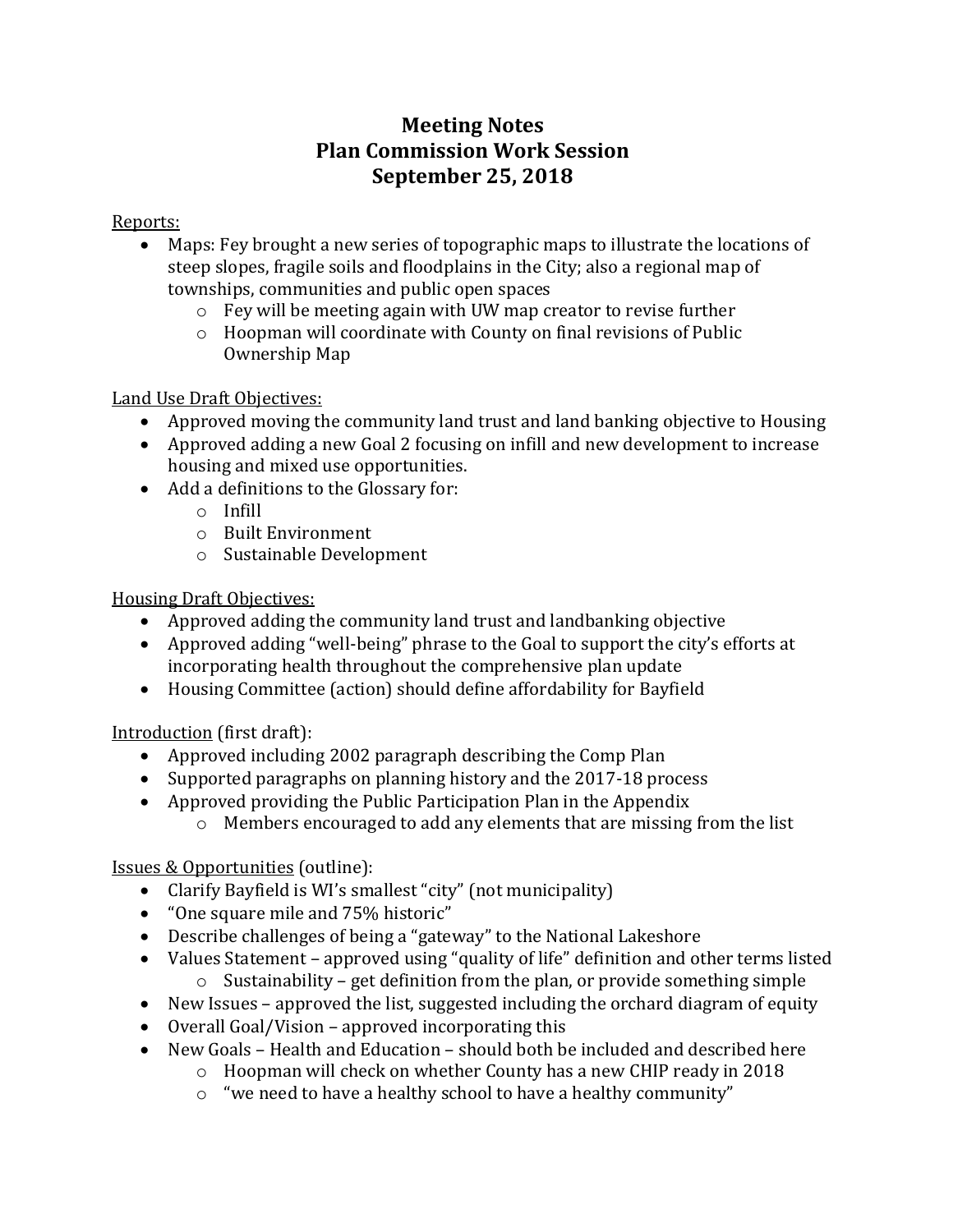- Trends approved using NWRPC observations, with some edits
	- o Millenials want access to good health care
	- o State government impediments (2010-2018) should include:
		- Diminishing support for local governments
		- Cuts to education budgets and aid to K-12
		- Usurping local control over land use decisions?

### Implementation (outline):

- Approved Introduction, Process, Monitoring Progress and Limitations paragraphs
- Add "volunteer" to first sentence of Integration & Consistency paragraph
- Acknowledged that revisiting the Comp Plan every 5 years will be helped by committee development of workplans and annual budget discussions.

#### Land Use Maps:

- Zoning districts have not changed since last Comp Plan, but change
	- o Remove "dump"
	- o Explain the categories
- Use storm sewer system as the "infrastructure map"
- Check that categories and their colors are somewhat consistent
- Clarify terminology in map legends wherever possible
- Existing Land Use Map 2018
	- o Burkel will send corrections (some noted during meeting)
	- o add watercourses
- Proposed Future Land Use Map for 2018
	- o Categories should include:
		- Residential (whether single or multi-family)
		- Commercial
		- Public Uses (state, county, city, private)
		- Mixed Use
		- Protected Open Space
	- o Add ravines/floodplain areas (flats, too?)
	- o "Potential Street Design" in NW corner, consider dashed lines

### Next Steps/Calendar:

Currently scheduled Plan Commission meetings and proposed topic areas: October 9 Work Session: Finalize full draft text and maps if possible October 23 Work Session: Finalize full draft text and maps if needed; hold the date November 13 Work Session if needed. If committees have not all reviewed the the draft, consider scheduling for November 20<sup>th</sup> or 27<sup>th</sup>

November 27 Regular meeting; could be used to hold a public hearing and make final recommendations to the Council if committee referrals are completed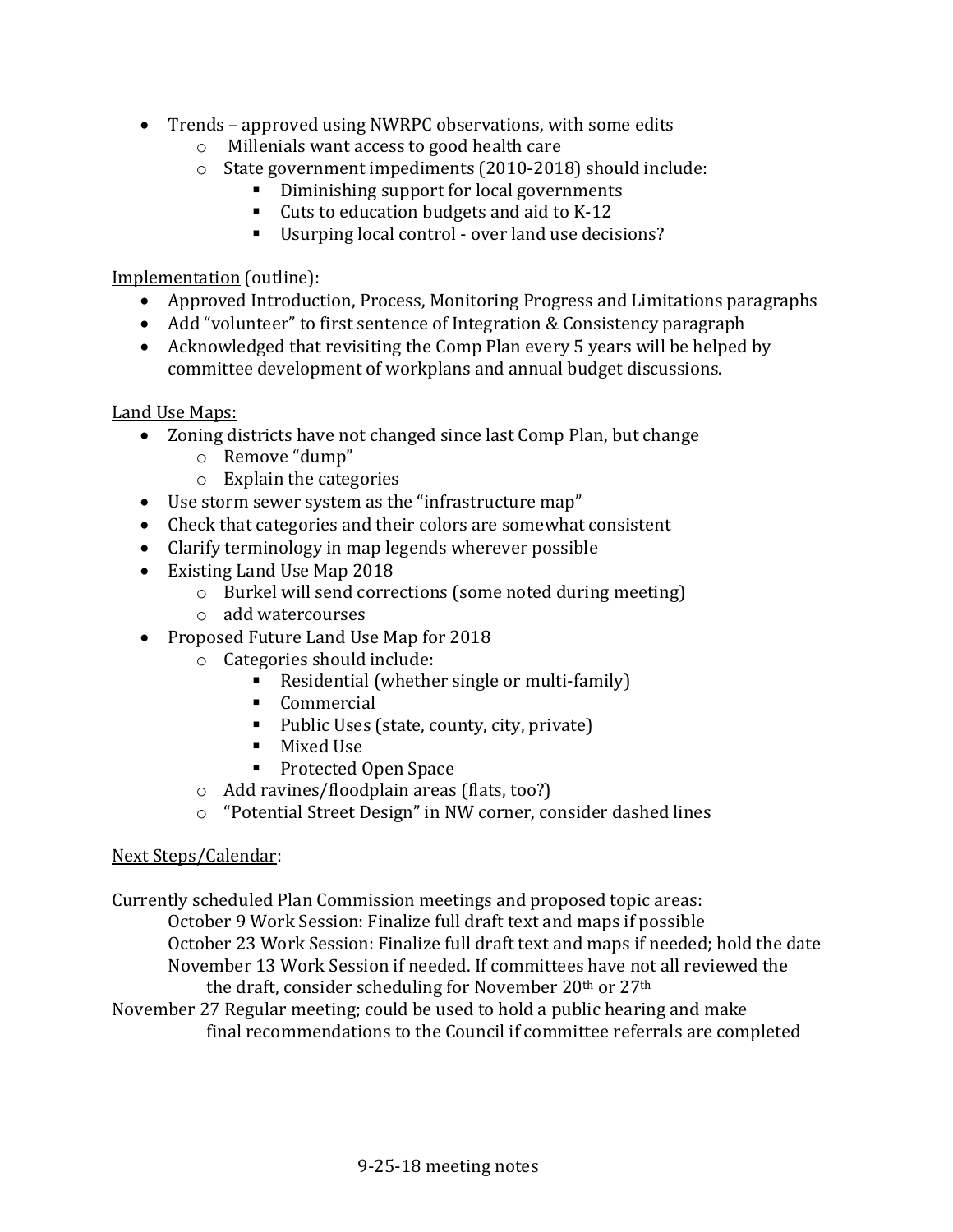The Common Council is currently scheduled to meet on October 15th for budget discussions – but this timing is somewhat dependent on the availability of an outside auditor and the date of this meeting is uncertain. The Plan Commission considered scheduling another Work Session that morning if final revisions weren't completed on October 9th, so its Resolution regarding the Comp Plan Update could be introduced that evening. Fey has a conflicting meeting in Madison on this date.

Fey suggested an alternative schedule if the October 9th Work Session is not sufficient for finalizing the draft plan. Maintain the current schedule and hold the Work Session on the morning of **October 23rd**, at which the "final-final" draft could be reviewed; at the Plan Commission's regular meeting at 4pm, make sure the Agenda includes action on the statutorily required Resolution asking for adoption of the Comp Plan that can be voted on. Finally, schedule a Special Meeting of the Common Council at 5:30 or 6pm that evening, making sure the remaining two members (Bryant and >>>>>) can attend; request that the Common Council introduce the Resolution and refer it to the relevant boards and commissions for review before Thanksgiving (November 22nd). That would allow a full month for review and public input

Potential schedules for the plan's final adoption would be:

If the draft plan is forwarded from the Plan Comm on 10/9:

October 15 – introduction and referral to appropriate city committees October/November – committees review and suggest potential revisions November 13 – Council opens a public hearing and considers input from committees that have reviewed (then recessed public hearing) or waits until all recommendations/revisions have been received December 10 (or possibly later in the month if necessary) – Council opens (or completes) public hearing on Comp Plan, makes final revisions and votes to adopt the Update and its maps

 If the draft plan is forwarded by the Plan Commission on October 23: 8-11am: Plan Commission Work Session – finalize draft text and maps 4-5pm: PC Regular Meeting – vote to forward Resolution to Common Council 6pm: Common Council Special Meeting – invite members Bryan and Nelson to join members Johnson and Burkel, and Mayor Ringberg for the sole purpose of Introducing the statutorily required resolution to adopt the Comp Plan Update, and to refer the draft text and maps for review by pertinent boards and committees

Staff will determine which boards and committees should actively review the draft plan. While some of these bodies would not ordinarily schedule a meeting until a draft plan was available for review, it's important to make sure they schedule meetings between October  $24<sup>th</sup>$  and November  $20<sup>th</sup>$  (early in the Thanksgiving week) in anticipation that one of the potential schedules is followed. Comp Plan review should be on their Agendas and the draft plan provided as far in advance of their meetings as possible. Each body will be voting on a "recommendation to approve the Comp Plan Update" with possible revisions as specified. Staff will collect committees' input for final review by the Plan Commission and Common Council at their public hearings and votes in November/December.